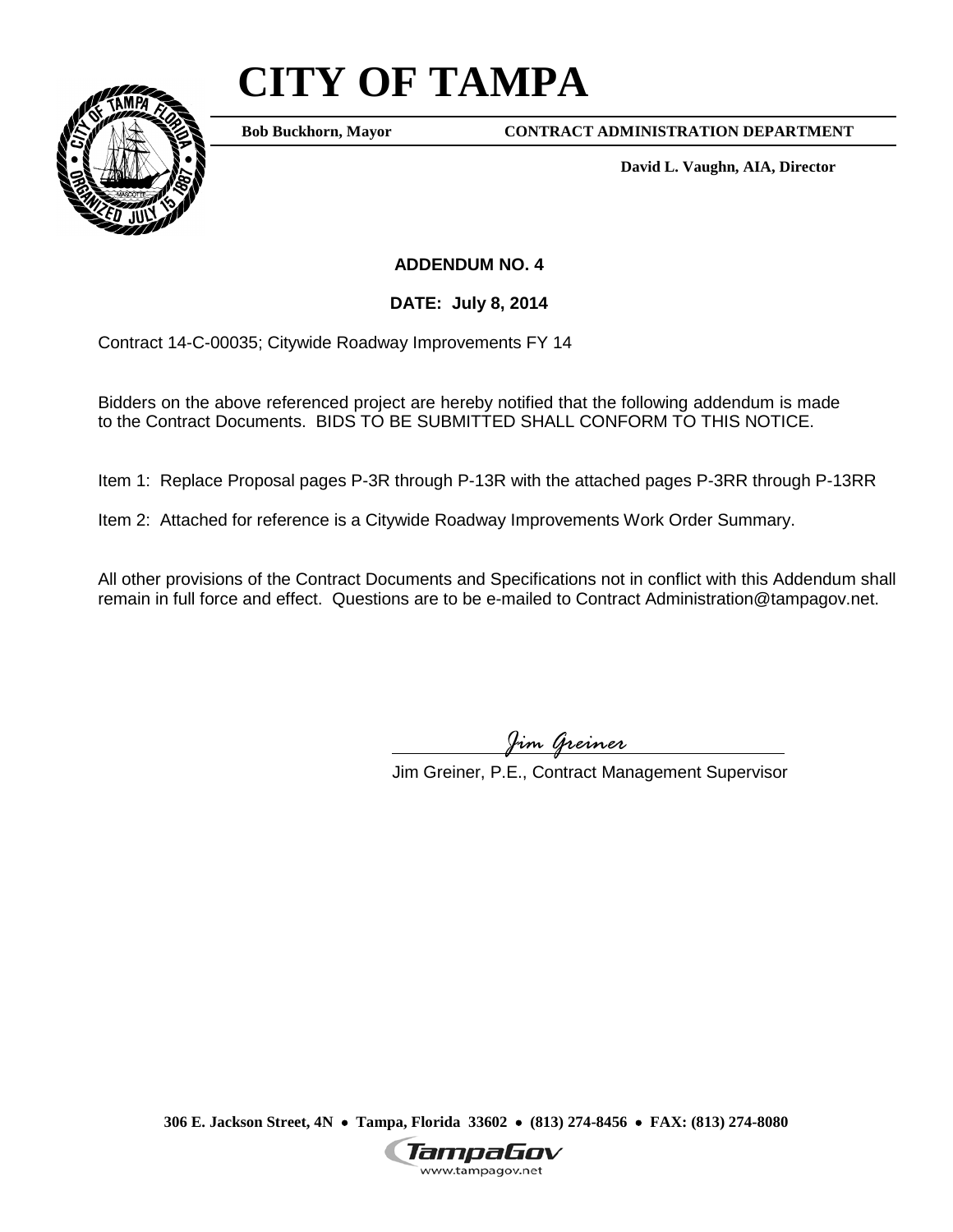|                |                                                    |               | Approx.     |                     |            | Total                 |
|----------------|----------------------------------------------------|---------------|-------------|---------------------|------------|-----------------------|
| Item No.       | Description                                        | Unit          | Quantity    | Unit Price in Words | Unit Price | <b>Computed Price</b> |
|                | <b>DPW TRANSPORTATION</b>                          |               |             |                     |            |                       |
|                |                                                    |               |             |                     |            |                       |
| $102 - 3$      | Commercial Material for D/W                        | C.Y.          | 3           |                     |            |                       |
| 102-14         | Traffic Control Officer (Off Duty Law Enforcement) | MH            | 40          |                     | l S        |                       |
|                |                                                    |               |             |                     |            |                       |
| 102-99         | Portable Chargeable Message Sign - Temporary       | ED            | 50          |                     | l\$        |                       |
| 104-4          | Mowing                                             | AC            | 5           |                     | \$         |                       |
|                |                                                    |               |             |                     |            |                       |
| 104-10-3       | Sediment Barrier                                   | L.F.          | 250         |                     | ۱\$        |                       |
|                | <b>Floating Turbidity Barrier</b>                  | L.F.          | 1,000       |                     |            |                       |
| 104-11         |                                                    |               |             |                     |            |                       |
| 104-12         | <b>Staked Turbidity Barrier</b>                    | L.F.          | 1,000       |                     | \$         |                       |
|                |                                                    |               |             |                     |            |                       |
| 104-13         | Staked Slit Fence (Type III)                       | L.F.          | 3,000       |                     |            |                       |
| 104-15         | Soil Tracking Device                               | EA.           | 20          |                     | IS.        |                       |
|                |                                                    |               |             |                     |            |                       |
| 104-18         | Inlet Protection System                            | EA.           | 10          |                     | l\$        |                       |
| 110-4          | Removal of Existing Pavement                       | S.Y.          | 2,000       |                     |            |                       |
|                |                                                    |               |             |                     |            |                       |
| $110 - 1 - 1$  | Cleaning and Grubbing                              | $\mathsf{AC}$ | $\,$ 5 $\,$ |                     |            |                       |
| $120 - 1$      | Regular Excavation                                 | C.Y.          | 3,000       |                     |            |                       |
|                |                                                    |               |             |                     |            |                       |
| 120-2          | <b>Barrow Excavating Truck Measure</b>             | C.Y.          | 200         |                     | \$         |                       |
| 120-4          | Subsoil Excavation                                 | C.Y.          | 300         |                     |            |                       |
|                |                                                    |               |             |                     |            |                       |
| 120-6          | Embankment                                         | C.Y.          | 1,000       |                     | l SS       |                       |
| 121-70         | Flowable Fill                                      | C.Y.          | $3.0\,$     |                     | l\$        |                       |
|                |                                                    |               |             |                     |            |                       |
| 160-4-1        | 12" Thick Type B Stabilization (LBR-40)            | S.Y.          | 5,000       |                     | \$         |                       |
| 160-5-2        | Subbase, 12" Type "C" Stabilization                | S.Y.          | 5,000       |                     | l\$        |                       |
|                |                                                    |               |             |                     |            |                       |
| $161 - 1 - 0$  | 12" thick Type b Stabilization for non trafic Base | S.Y.          | 5,000       |                     | S.         |                       |
|                |                                                    |               |             |                     |            |                       |
| $162 - 1 - 11$ | Finish Soil Layer 6" Thick (Landscaping)           | S.Y.          | 1,000       |                     | \$         |                       |
| 173-77-1       | <b>Subsurface Pressure Grouting</b>                | C.Y.          | 10          |                     |            |                       |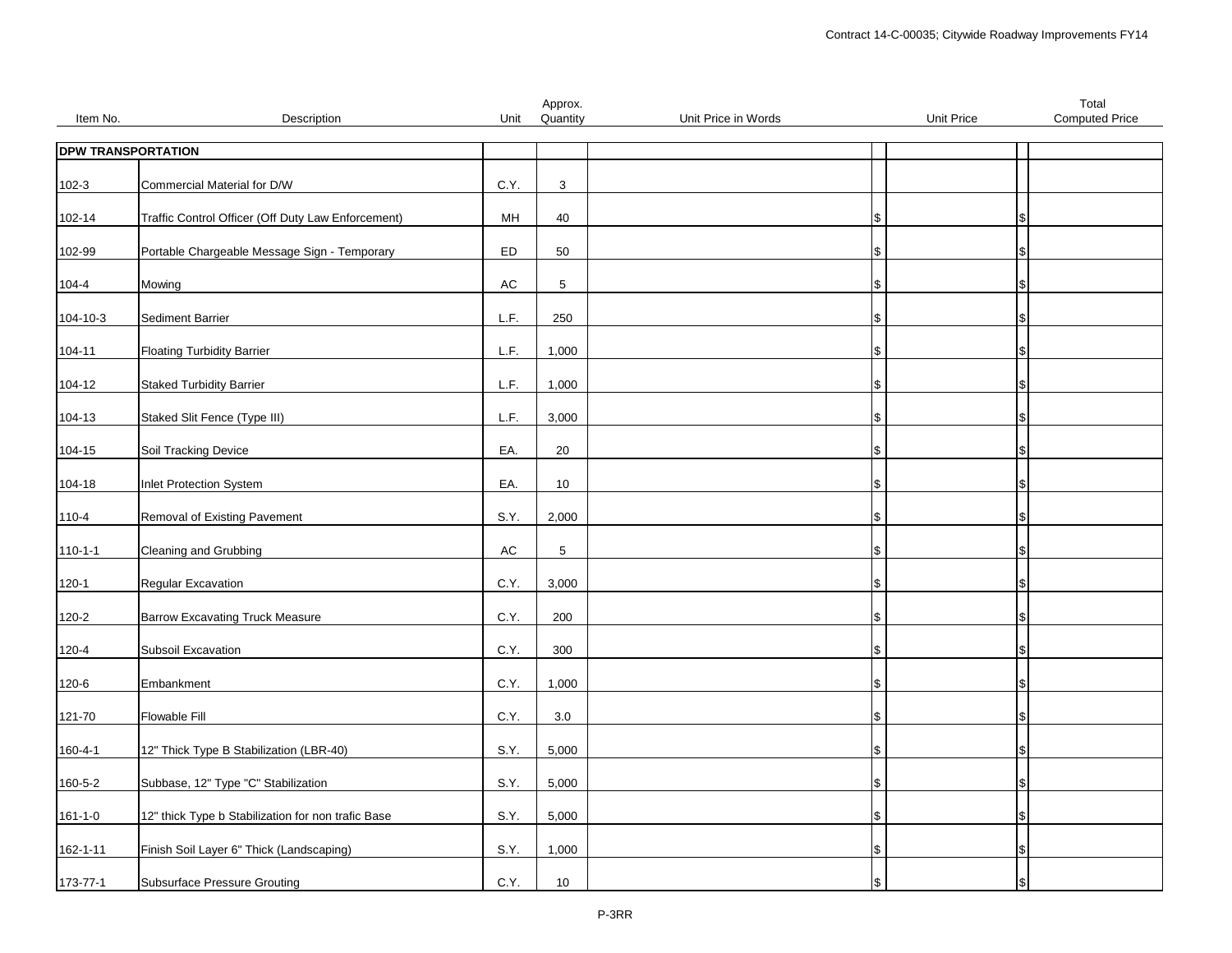|            |                                                                |           | Approx.  |                     |            | Total                 |
|------------|----------------------------------------------------------------|-----------|----------|---------------------|------------|-----------------------|
| Item No.   | Description                                                    | Unit      | Quantity | Unit Price in Words | Unit Price | <b>Computed Price</b> |
|            |                                                                |           |          |                     |            |                       |
|            |                                                                |           |          |                     |            |                       |
| 285-701    | Base Group 1                                                   | S.Y.      | 5,000    |                     | \$         |                       |
|            |                                                                |           |          |                     |            |                       |
|            |                                                                |           |          |                     |            |                       |
| 285-703    | ABC-3 10" Thick                                                | <b>TN</b> | 25       |                     |            |                       |
|            |                                                                |           |          |                     |            |                       |
| 285-704    | Optional Base (Base Group 04)                                  | S.Y.      | 500      |                     |            |                       |
|            |                                                                |           |          |                     |            |                       |
| 285-705    | Base Optional (Base Group 05)                                  | S.Y.      | 3,000    |                     |            |                       |
|            |                                                                |           |          |                     |            |                       |
|            |                                                                |           |          |                     |            |                       |
| 285-706    | Asph. Base Concrete 5" Thick Type III (incl. Bituminous Layer) | S.Y.      | 3,000    |                     |            |                       |
|            |                                                                |           |          |                     |            |                       |
| 285-707    | Base Optional Base (Base Group 07)                             | S.Y.      | 3,000    |                     | \$         |                       |
|            |                                                                |           |          |                     |            |                       |
| 285-709    | Base Optional (Base Group 09)                                  | S.Y.      | 5,000    |                     |            |                       |
|            |                                                                |           |          |                     |            |                       |
|            |                                                                |           |          |                     |            |                       |
| 285-711    | Base Optional (Base Group 11)                                  | S.Y.      | 1,500    |                     |            |                       |
|            |                                                                |           |          |                     |            |                       |
| 285-717    | 6" (Crushed Concrete Base)                                     | S.Y.      | 1,000    |                     |            |                       |
|            |                                                                |           |          |                     |            |                       |
| 327-70-1   | Milling Existing Pavement 1" Th. Ave                           | S.Y.      | 5,000    |                     |            |                       |
|            |                                                                |           |          |                     |            |                       |
|            |                                                                |           |          |                     |            |                       |
| 327-70-2   | Milling Existing Pavement 3-1/2" Th. Ave.                      | S.Y.      | 3,000    |                     | \$         |                       |
|            |                                                                |           |          |                     |            |                       |
| 327-70 -10 | Milling Existing Pavement 5" Ave Th.                           | S.Y.      | 5,000    |                     |            |                       |
|            |                                                                |           |          |                     |            |                       |
| $331 - 2$  | <b>Asphalt Concrete S-1</b>                                    | C.Y.      | 20       |                     |            |                       |
|            |                                                                |           |          |                     |            |                       |
|            |                                                                |           |          |                     |            |                       |
| 334-1-11   | Superpave Asphaltic Concrete Traffic A                         | TN        | 100      |                     |            |                       |
|            |                                                                |           |          |                     |            |                       |
| 334-1-12   | Superpave Asphaltic Concrete Traffic B                         | <b>TN</b> | 50       |                     |            |                       |
|            |                                                                |           |          |                     |            |                       |
| 334-1-13   | Superpave Asphaltic Concrete Traffic C                         | <b>TN</b> | 50       |                     | \$         |                       |
|            |                                                                |           |          |                     |            |                       |
|            | Superpave Asphaltic Concrete Traffic D                         | <b>TN</b> | 50       |                     |            |                       |
| 334-1-14   |                                                                |           |          |                     |            |                       |
|            |                                                                |           |          |                     |            |                       |
| 334-1-15   | Superpave Asphaltic Concrete Traffic E                         | TN        | 100      |                     |            |                       |
|            | Asphaltic Concrete Friction Course including Bituminous/Rubber |           |          |                     |            |                       |
| 337-7-22   | FC 9.5 Rubber 1" Thick                                         | <b>TN</b> | 100      |                     |            |                       |
|            |                                                                |           |          |                     |            |                       |
| 337-7-23   | Asphaltic Concrete Friction FC - 12.5 - 1-1/2" Thick           | <b>TN</b> | 100      |                     |            |                       |
|            |                                                                |           |          |                     |            |                       |
|            |                                                                |           |          |                     |            |                       |
| 337-7-40   | Asphalt Concrete FC-9.5 Type B                                 | <b>TN</b> | 100      |                     | \$         |                       |
|            |                                                                |           |          |                     |            |                       |
| 337-7-41   | Asphalt Concrete FC-12.5 Type B                                | <b>TN</b> | 100      |                     | S.         |                       |
|            |                                                                |           |          |                     |            |                       |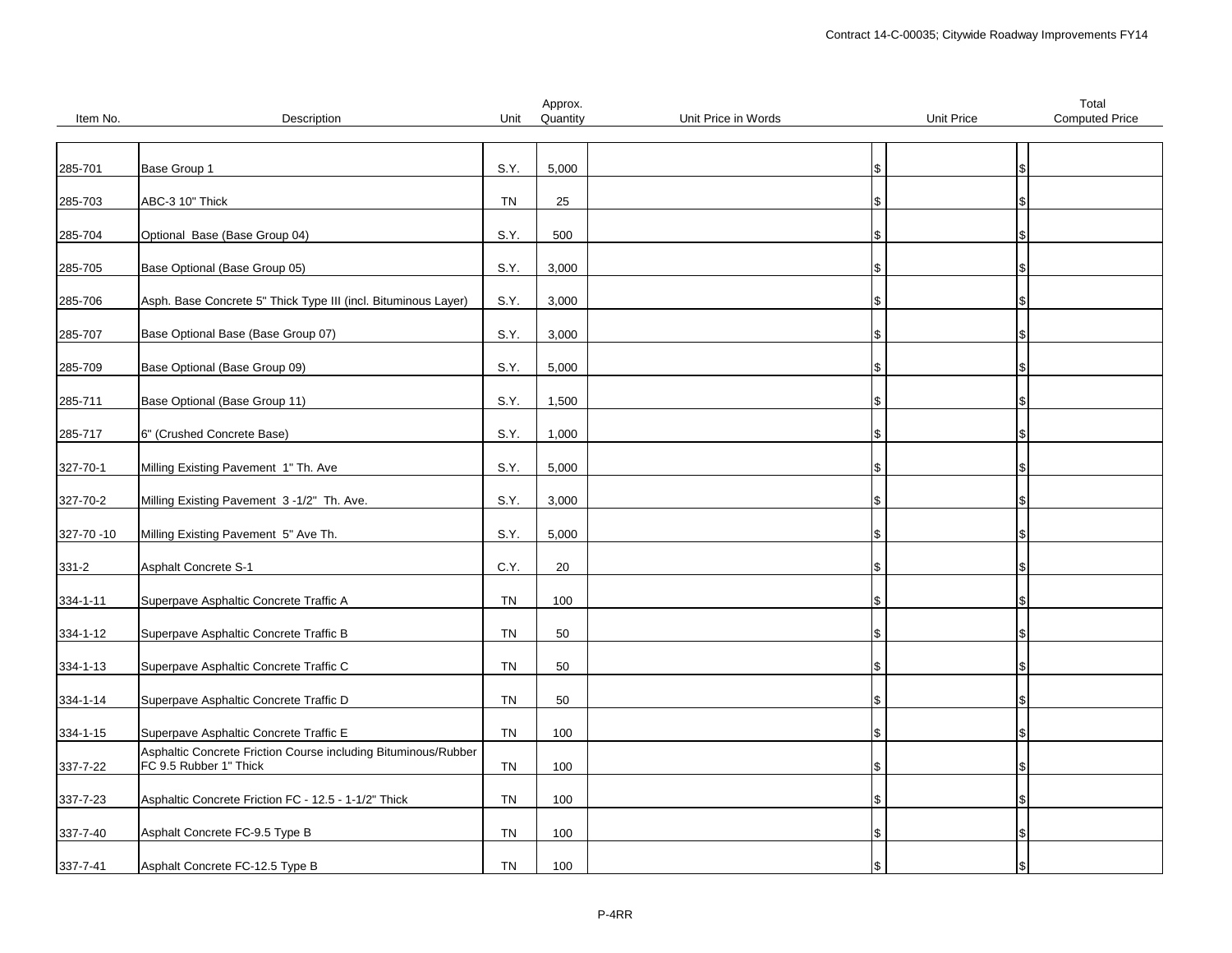|               |                                         |            | Approx.        |                     |                   | Total                 |
|---------------|-----------------------------------------|------------|----------------|---------------------|-------------------|-----------------------|
| Item No.      | Description                             | Unit       | Quantity       | Unit Price in Words | <b>Unit Price</b> | <b>Computed Price</b> |
|               |                                         |            |                |                     |                   |                       |
|               |                                         |            |                |                     |                   |                       |
| 337-7-54      | Asphalt Concrete FC-9.5 Type C          | TN         | 100            |                     | ۱\$               |                       |
|               |                                         |            |                |                     |                   |                       |
| 337-7-55      | Asphalt Concrete FC-12.5 Type C         | TN         | 100            |                     |                   |                       |
|               |                                         |            |                |                     |                   |                       |
| $350 - 1 - 3$ | Plain Cement Concrete Pavement 8" Thick | S.Y.       | 1,000          |                     | S                 |                       |
|               |                                         |            |                |                     |                   |                       |
| 339-1         | Miceallaneous Asphalt Pavement          | TN         | 10             |                     |                   |                       |
|               |                                         |            |                |                     |                   |                       |
| 400-0         | Concrete Class NS                       | C.Y.       | 10             |                     |                   |                       |
|               |                                         |            |                |                     |                   |                       |
| $400 - 1$     | Concrete Class 1                        | C.Y.       | 80             |                     | IS.               |                       |
|               |                                         |            |                |                     |                   |                       |
| 400-2         | Concrete Class II                       | C.Y.       | $20\,$         |                     |                   |                       |
|               | Concrete Class III                      | CY         | 20             |                     |                   |                       |
| $400 - 3$     |                                         |            |                |                     | S                 |                       |
| 400-4         | Concrete Class IV                       | CY         | 50             |                     |                   |                       |
|               |                                         |            |                |                     |                   |                       |
| 415-1         | Reinforcing Steel Misc.                 | ${\sf LB}$ | 20,000         |                     |                   |                       |
|               |                                         |            |                |                     |                   |                       |
| 425-1-203     | FDOT Curb Inlet Type P-9 <10'           | EA.        | $\bf 8$        |                     | IS.               |                       |
|               |                                         |            |                |                     |                   |                       |
| 425-1-711     | FDOT Curb Inlet Type V <10'             | EA.        | $\overline{4}$ |                     | Ъ                 |                       |
|               |                                         |            |                |                     |                   |                       |
| 425-1-461     | FDOT Curb Inlet Type J-6 <10'           | EA.        | $\,$ 5 $\,$    |                     | \$                |                       |
|               |                                         |            |                |                     |                   |                       |
| 425-1-910     | City Std. Curb Inlet Type '1'           | EA.        | 20             |                     |                   |                       |
|               |                                         |            |                |                     |                   |                       |
| 425-1-917     | City Std. Concrete Inlet Type 'T'       | EA.        | $\,$ 5 $\,$    |                     |                   |                       |
|               |                                         |            |                |                     |                   |                       |
| 425-1-918     | City Std. Grate Inlet Type 'E'          | EA.        | 10             |                     |                   |                       |
|               |                                         |            |                |                     |                   |                       |
| 425-1-1351    | FDOT Curb Inlet Type P-5 <10'           | EA.        | $\overline{4}$ |                     |                   |                       |
|               |                                         |            |                |                     |                   |                       |
| 425-1-1-1361  | FDOT Manhole Type P-6 <10'              | EA.        | 3              |                     | S                 |                       |
|               |                                         |            |                |                     |                   |                       |
| 425-2-41      | Standard Manhole (P-7T, <10')           | EA.        | $\,$ 5 $\,$    |                     |                   |                       |
|               |                                         |            |                |                     |                   |                       |
| 425-2-42      | Std. M.H. (P-7 > 10' Ht.)               | EA.        | $\mathbf 2$    |                     |                   |                       |
|               |                                         |            |                |                     |                   |                       |
| 425-2-61      | Manhole (P-8)                           | EA.        | 6              |                     |                   |                       |
|               |                                         |            |                |                     |                   |                       |
| 425-2-71      | Manhole (J-7T, <10')                    | EA.        | $10$           |                     | ۱\$               |                       |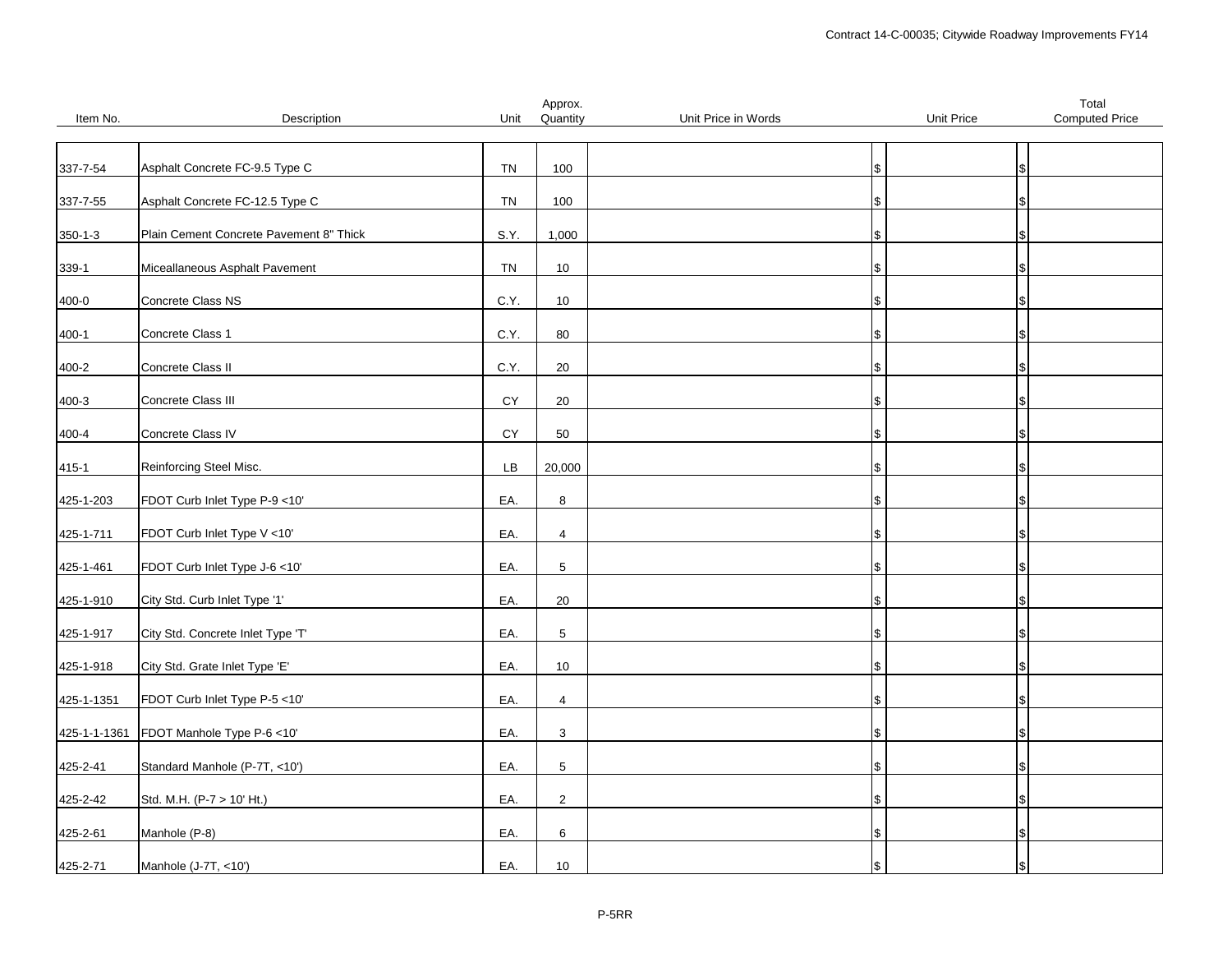|             |                                         |      | Approx.        |                     |                   | Total                 |
|-------------|-----------------------------------------|------|----------------|---------------------|-------------------|-----------------------|
| Item No.    | Description                             | Unit | Quantity       | Unit Price in Words | <b>Unit Price</b> | <b>Computed Price</b> |
|             |                                         |      |                |                     |                   |                       |
|             |                                         |      |                |                     |                   |                       |
| 425-2-72    | FDOT Manhole (J-7 >10')                 | EA.  | $\mathbf{3}$   |                     |                   |                       |
|             |                                         |      |                |                     |                   |                       |
| 425-2-73    | Manhole (J-7 Partial)                   | EA.  | $\sqrt{5}$     |                     |                   |                       |
|             |                                         |      |                |                     |                   |                       |
| 425-2-101   | City Std. Manhole (Conflict) < 10' Ht.  | EA.  | $\overline{4}$ |                     | \$                |                       |
|             |                                         |      |                |                     |                   |                       |
| 425-3-43    | Modify Existing Inlet to Type P Manhole | EA.  | 5              |                     |                   |                       |
|             |                                         |      |                |                     |                   |                       |
| 425-5       | Manhole Adjust                          | EA.  | 10             |                     | \$                |                       |
|             |                                         |      |                |                     |                   |                       |
| 425-6       | Adjust Water valve                      | EA.  | $10$           |                     | IS.               |                       |
|             |                                         |      |                |                     |                   |                       |
| 425-72-1    | Conversion of Inlet to Manhole          | EA.  | $\overline{4}$ |                     |                   |                       |
|             |                                         |      |                |                     |                   |                       |
| 430-174-224 | Pipe Culvert Elliptical/Arch. 24"       | L.F. | 50             |                     | S                 |                       |
|             |                                         |      |                |                     |                   |                       |
| 430-175-115 | RCP Culvert (15" Dia.)                  | L.F. | 50             |                     |                   |                       |
|             |                                         |      |                |                     |                   |                       |
| 430-175-118 | RCP Culvert (18" Dia.)                  | L.F. | 200            |                     |                   |                       |
|             |                                         |      |                |                     |                   |                       |
| 430-175-124 | RCP Culvert (24" Dia.)                  | L.F. | 300            |                     | l\$               |                       |
|             |                                         |      |                |                     |                   |                       |
| 430-175-130 | RCP Culvert (30" Dia.)                  | L.F. | 100            |                     | Ъ                 |                       |
|             |                                         |      |                |                     |                   |                       |
| 430-175-136 | RCP Culvert (36" Dia.)                  | L.F. | 100            |                     | \$                |                       |
|             |                                         |      |                |                     |                   |                       |
| 430-175-215 | Elliptical RCP (12"x18")                | L.F. | 400            |                     |                   |                       |
|             |                                         | L.F. |                |                     |                   |                       |
| 430-175-224 | Elliptical RCP (19"x30")                |      | 200            |                     |                   |                       |
|             | Elliptical RCP (24"x38")                | L.F. | 80             |                     | S                 |                       |
| 430-175-230 |                                         |      |                |                     |                   |                       |
|             |                                         | L.F. | 80             |                     |                   |                       |
| 430-175-236 | Elliptical RCP (29"x45")                |      |                |                     |                   |                       |
|             |                                         | L.F. | 60             |                     |                   |                       |
| 430-175-260 | Elliptical RCP(48"X76")                 |      |                |                     | S                 |                       |
|             |                                         | L.F. | 150            |                     |                   |                       |
| 430-1-152   | RCP Culvert (15") (CLIV)                |      |                |                     |                   |                       |
| 430-1-154   | RCP Culvert (24") (CL IV)               | L.F. | 160            |                     |                   |                       |
|             |                                         |      |                |                     |                   |                       |
|             |                                         | L.F. | 100            |                     |                   |                       |
| 430-1-155   | RCP Culvert (36") (CL IV)               |      |                |                     | l\$               |                       |
|             |                                         |      |                |                     |                   |                       |
| 430-141-101 | Elliptical RCP (12"x18") (CL IV)        | L.F. | 300            |                     | \$                |                       |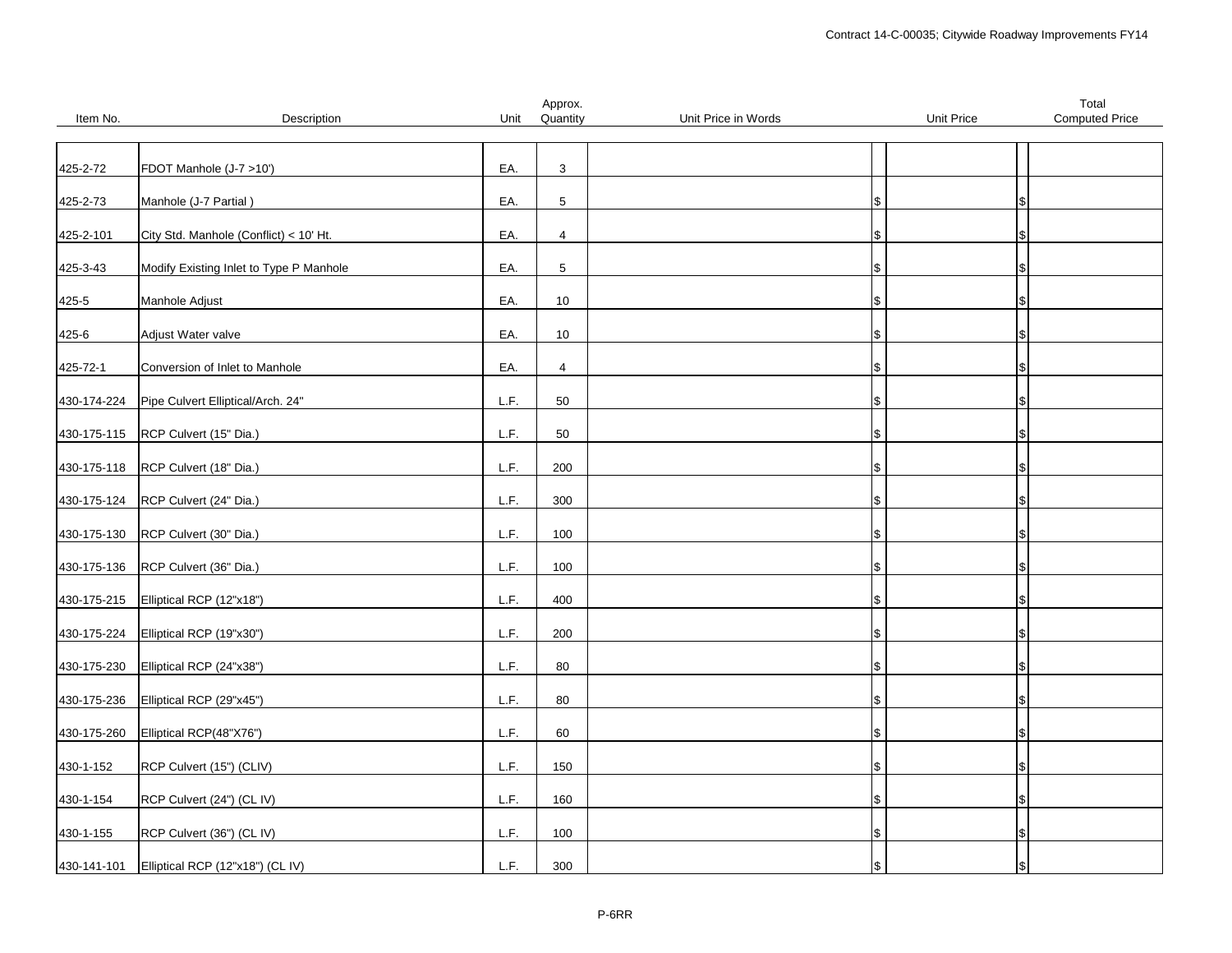|               |                                                   |      | Approx.  |                     |            | Total                 |
|---------------|---------------------------------------------------|------|----------|---------------------|------------|-----------------------|
| Item No.      | Description                                       | Unit | Quantity | Unit Price in Words | Unit Price | <b>Computed Price</b> |
|               |                                                   |      |          |                     |            |                       |
|               |                                                   |      |          |                     |            |                       |
| 430-984-123   | Mitered End Section (SD) (15")                    | EA.  | 6        | \$                  |            |                       |
|               |                                                   |      |          |                     |            |                       |
| 430-984-125   | Mitered End Section (SD) (18")                    | EA.  | 8        | l\$                 |            |                       |
|               |                                                   |      |          |                     |            |                       |
| 430-984-623   | Mitered End Section (SD) (12"x18")                | EA.  | 10       | \$                  |            |                       |
|               |                                                   |      |          |                     |            |                       |
| 514-71-1      | Plastic Filer Fabric (Subsurface Drainage)        | S.Y. | 2,000    | \$                  |            |                       |
|               |                                                   |      |          |                     |            |                       |
| $515 - 1 - 1$ | Pipe Handrail (Steel)                             | L.F. | 150      | \$                  |            |                       |
|               |                                                   | L.F. |          |                     |            |                       |
| 515-1-2       | Pipe Handrail (Aluminium)                         |      | 100      | l\$                 |            |                       |
| 515-2-211     | Pedestrian/Bicycle Railing Steel 42" Ht.          | L.F. | 50       | \$                  |            |                       |
|               |                                                   |      |          |                     |            |                       |
|               | Pedestrian/Bicycle Aluminum 42" Ht.               | L.F. | 50       | \$                  |            |                       |
| 515-2-311     |                                                   |      |          |                     |            |                       |
|               | Standard Concrete Curb Type 'E'                   | L.F. | 100      | \$.                 |            |                       |
| 520-1-7       |                                                   |      |          |                     |            |                       |
| 520-1-10      | Standard Concrete Curb and Gutter Type 'F'        | L.F. | 1,000    | \$                  |            |                       |
|               |                                                   |      |          |                     |            |                       |
| 520-2         | Concrete Curb Ribbon Curb Flush 1' wide           | L.F. | 200      | $\mathbf{\$}$       |            |                       |
|               |                                                   |      |          |                     |            |                       |
| 520-2-4       | Standard Concrete Curb Type 'D'                   | L.F. | 300      | \$                  |            |                       |
|               |                                                   |      |          |                     |            |                       |
| 520-2-5       | Standard Concrete Curb Type 'RA'                  | L.F. | 50       | \$                  |            |                       |
|               |                                                   |      |          |                     |            |                       |
| $520-3$       | Vally Gutter Concrete                             | L.F. | 100      | ۱\$                 |            |                       |
|               |                                                   |      |          |                     |            |                       |
| 520-5-11      | Concrete Traffic Separator Type 1, (4' Wide)      | L.F. | 100      | \$                  |            |                       |
|               |                                                   |      |          |                     |            |                       |
| 520-5-41      | Concrete Traffic Separator (Type IV)(4'Wide)      | L.F. | 500      | \$                  |            |                       |
|               |                                                   |      |          |                     |            |                       |
| $520 - 7 -$   | Concrete Traffic Separator special Variable Width | SY   | 200      | \$                  |            |                       |
|               |                                                   |      |          |                     |            |                       |
| $522 - 1$     | Concrete Sidewalk (4" Thick)                      | S.Y. | 2,000    | \$                  |            |                       |
|               |                                                   |      |          |                     |            |                       |
| 522-1-1       | Reinforced Concrete Pad 4" Thick                  | S.Y. | 1,000    | 1\$                 |            |                       |
|               |                                                   |      |          |                     |            |                       |
| $522 - 2$     | Concrete Sidewalk (6")                            | S.Y. | 500      | \$                  |            |                       |
|               |                                                   |      |          |                     |            |                       |
| 523-1         | Patterned Pavement Vehiclar Areas                 | S.Y. | 50       | Ι\$                 |            |                       |
|               |                                                   |      |          |                     |            |                       |
| $524 - 1 - 2$ | Conrete Ditch Pavement 4" Thick                   | S.Y. | 100      | \$                  |            |                       |
|               |                                                   |      |          |                     |            |                       |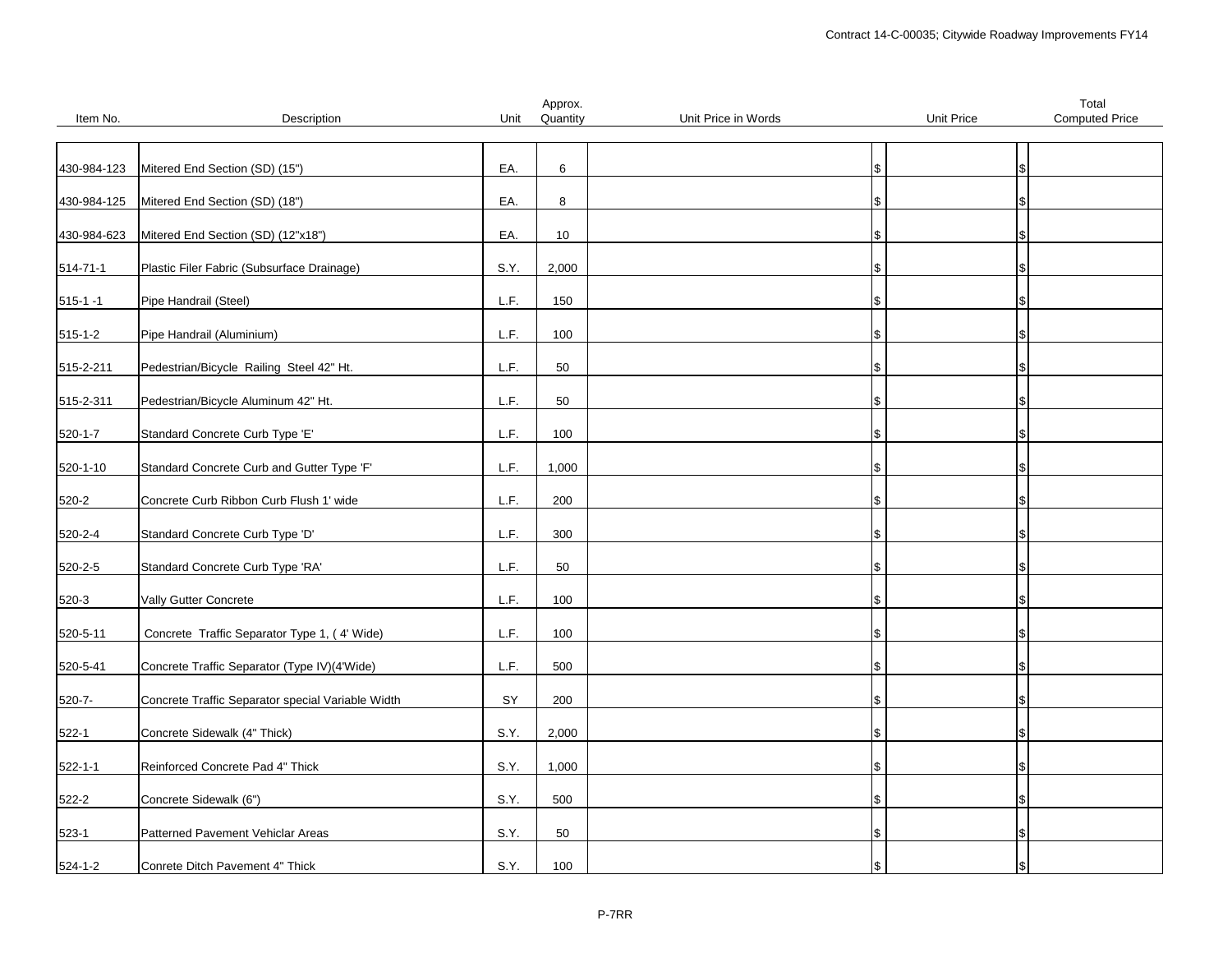|                             |                                                   |      | Approx.        |                     |            | Total                 |
|-----------------------------|---------------------------------------------------|------|----------------|---------------------|------------|-----------------------|
| Item No.                    | Description                                       | Unit | Quantity       | Unit Price in Words | Unit Price | <b>Computed Price</b> |
|                             |                                                   |      |                |                     |            |                       |
|                             |                                                   |      |                |                     |            |                       |
| 524-1-29                    | Concrete Ditch Pavement 4" with reinforcement     | S.Y. | 100            |                     | \$         |                       |
|                             |                                                   |      |                |                     |            |                       |
|                             |                                                   |      |                |                     |            |                       |
| $530-1$                     | Rip Rap Sand-Cement)                              | C.Y. | 40             |                     |            |                       |
|                             |                                                   |      |                |                     |            |                       |
| 530-74                      | <b>Bedding Stone</b>                              | TN   | 5              |                     | \$         |                       |
|                             |                                                   |      |                |                     |            |                       |
|                             |                                                   |      |                |                     |            |                       |
| 550-210-222                 | 6' Ht. FDOT Type 'B' Fence (Galvanized Steel)     | L.F. | 300            |                     |            |                       |
|                             |                                                   |      |                |                     |            |                       |
| 560-10-212                  | 8'x6' Fence Gate Type 'B' (Galvanized Steel)      | EA.  | $\overline{2}$ |                     | æ.         |                       |
|                             |                                                   |      |                |                     |            |                       |
|                             | 16'x6' Fence Gate Type 'B' (Galvanized Steel)     | EA.  | $\overline{2}$ |                     |            |                       |
| 550-60-223                  |                                                   |      |                |                     |            |                       |
|                             |                                                   |      |                |                     |            |                       |
| $551 - 1 - 1$               | Directional Bore < 6"                             | L.F. | 100            |                     |            |                       |
|                             |                                                   |      |                |                     |            |                       |
| $551 - 1 - 2$               | Directional Bore (6" to 12")                      | L.F. | 300            |                     | \$         |                       |
|                             |                                                   |      |                |                     |            |                       |
|                             |                                                   |      |                |                     |            |                       |
| 570-5                       | Fertilizer                                        | TN   | 2.50           |                     |            |                       |
|                             |                                                   |      |                |                     |            |                       |
| $575-1$                     | Sodding (Argentine Bahia)                         | S.Y. | 5,000          |                     |            |                       |
|                             |                                                   |      |                |                     |            |                       |
|                             |                                                   |      |                |                     |            |                       |
| 575-2 Sold<br>SIGNALIZATION | Sodding (St. Augustine)                           | S.Y. | 5,000          |                     |            |                       |
|                             |                                                   |      |                |                     |            |                       |
|                             |                                                   |      |                |                     |            |                       |
| 630-1-11                    | Conduit (Above Ground)                            | L.F. | 500            |                     |            |                       |
|                             |                                                   |      |                |                     |            |                       |
| 630-1-12                    | Conduit (Under Ground)                            | L.F. | 700            |                     | \$         |                       |
|                             |                                                   |      |                |                     |            |                       |
|                             |                                                   |      |                |                     |            |                       |
| 630-1-13                    | Conduit (Under Pavement)                          | L.F. | 700            |                     |            |                       |
|                             |                                                   |      |                |                     |            |                       |
| 630-1-13A                   | Additional Conduit (Under Pavement)               | L.F. | 300            |                     |            |                       |
|                             |                                                   |      |                |                     |            |                       |
|                             |                                                   |      |                |                     |            |                       |
| 630-1-14                    | Conduit (Directional Bore)                        | L.F. | 300            |                     | \$         |                       |
|                             |                                                   |      |                |                     |            |                       |
| 632-6-1                     | Signal Cable                                      | L.F. | 500            |                     |            |                       |
|                             |                                                   |      |                |                     |            |                       |
| 632-7-1                     | Signal Cable                                      | PL   | $\,$ 5 $\,$    |                     |            |                       |
|                             |                                                   |      |                |                     |            |                       |
|                             |                                                   |      |                |                     |            |                       |
| 632-8-111                   | Cable (Interconnect) (Arial)                      | L.F. | 1,000          |                     | \$         |                       |
|                             |                                                   |      |                |                     |            |                       |
| 632-8-212                   | Cable (Interconnect) (Underground) 12 Pairs       | L.F. | 400            |                     |            |                       |
|                             |                                                   |      |                |                     |            |                       |
|                             |                                                   |      |                |                     |            |                       |
| 633-1-121                   | Fiber Optic Cable (F & I) uder ground 2-12 fibers | L.F. | 500            |                     | \$         |                       |
|                             |                                                   |      |                |                     |            |                       |
| 634-6-1                     | Message Wire                                      | L.F. | 150            |                     |            |                       |
|                             |                                                   |      |                |                     |            |                       |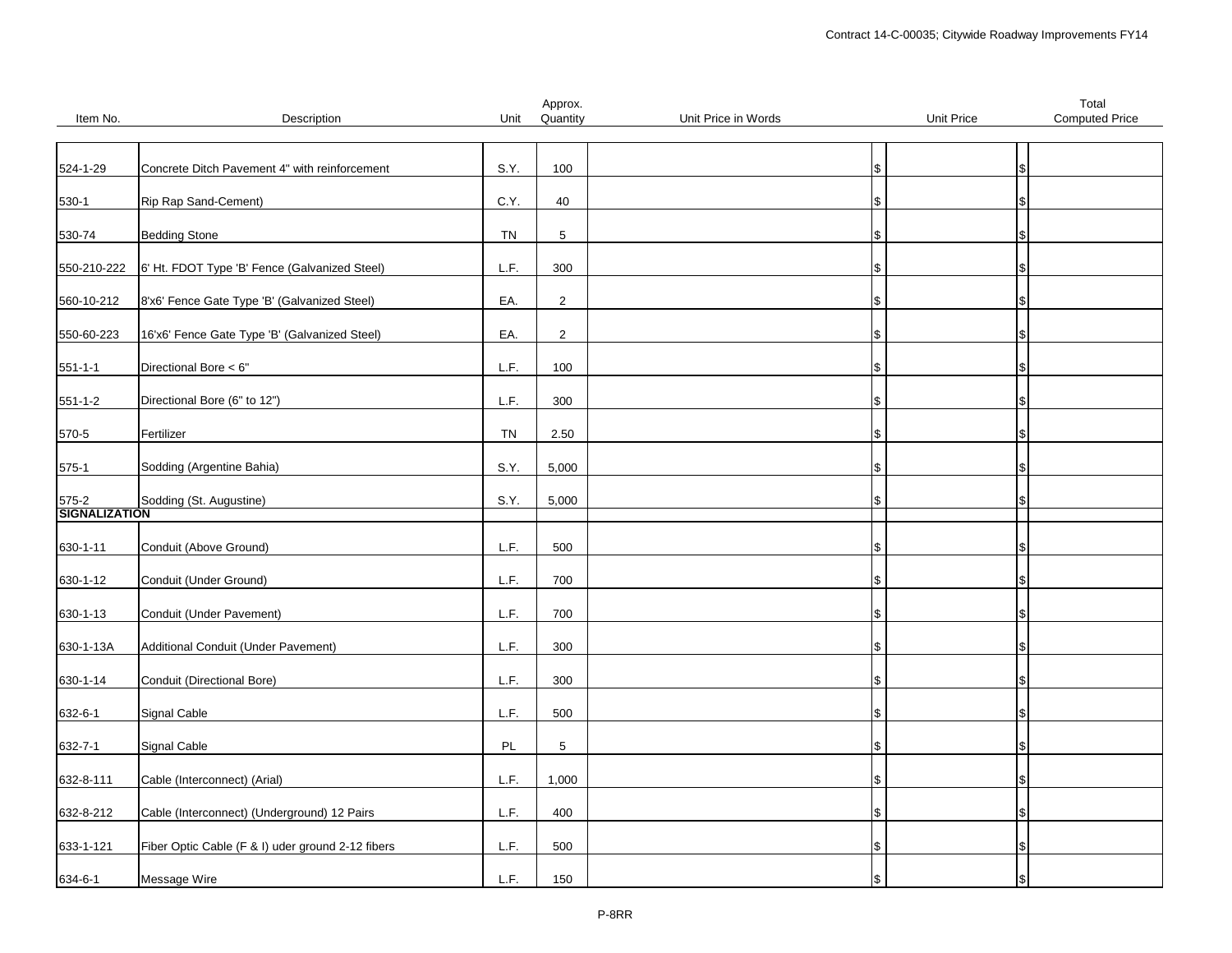|            |                                                                                                                   |            | Approx.         |                     |            | Total                 |
|------------|-------------------------------------------------------------------------------------------------------------------|------------|-----------------|---------------------|------------|-----------------------|
| Item No.   | Description                                                                                                       | Unit       | Quantity        | Unit Price in Words | Unit Price | <b>Computed Price</b> |
|            |                                                                                                                   |            |                 |                     |            |                       |
| 635-1-11   | Pullbox                                                                                                           | EA.        | 15              |                     | \$         |                       |
|            |                                                                                                                   |            |                 |                     |            |                       |
| 635-1-12   | <b>Aerial Junction Box</b>                                                                                        | EA.        | 6               |                     | \$         |                       |
|            |                                                                                                                   |            |                 |                     |            |                       |
| 635-1-16   | Pull & Junction Boxes Pull Box (24x30")                                                                           | EA.        | 10 <sup>1</sup> |                     | \$         |                       |
|            |                                                                                                                   |            |                 |                     |            |                       |
| 639-1-111  | Electrical Power Service (Overhead)                                                                               | AS         | 3               |                     | S          |                       |
|            |                                                                                                                   |            |                 |                     |            |                       |
| 639-1-122  | Electrical Power Service (Underground) (F&I)                                                                      | AS         | 6               |                     | \$         |                       |
|            |                                                                                                                   |            |                 |                     |            |                       |
| 639-2-1    | <b>Electrical Service Wire</b>                                                                                    | L.F.       | 500             |                     | \$         |                       |
|            |                                                                                                                   |            |                 |                     |            |                       |
| 639-3-11   | Electrical Service Disconnect (Pedestal Mount)<br>Concrete Strain Pole (F&I Direct Burial) Type N-II Service Pole | EA         | $\overline{2}$  |                     | \$         |                       |
|            | 12')                                                                                                              | EA.        | $\overline{2}$  |                     | \$         |                       |
| 641-1-12   |                                                                                                                   |            |                 |                     |            |                       |
| 643-125    | Strain Pole Wood Furnish & Install 25'                                                                            | EA.        | $\overline{2}$  |                     | S          |                       |
|            |                                                                                                                   |            |                 |                     |            |                       |
| 643-130    | Strain Pole Wood Furnish & Install 30'                                                                            | EA.        | $\overline{2}$  |                     | \$         |                       |
|            | Mast Arm Assembly Single Arm without Luminaire-36, wind                                                           |            |                 |                     |            |                       |
| 649-31-101 | Speed 150 MPH                                                                                                     | EA.        | $\overline{2}$  |                     | Ι\$        |                       |
|            | Mast Arm Assembly Single Arm wind Speed 130MPH without                                                            |            |                 |                     |            |                       |
| 649-31-201 | Luminaire-36                                                                                                      | EA.        | 2               |                     | \$         |                       |
|            | Mast Arm Assembly Single Arm, wind speed 130 MPH, without                                                         |            |                 |                     |            |                       |
| 649-31-203 | Luminaire-60                                                                                                      | EA.        | 2               |                     | \$         |                       |
|            | Mast Arm Assembly (F&I) Single Arm, wind speed 110 MPH with<br>Luminaire-36                                       |            |                 |                     |            |                       |
| 649-31-306 |                                                                                                                   | EA.        | $\overline{2}$  |                     | \$         |                       |
| 649-31-311 | Mast Arm Assembly (Double Arms without Luminaire) 36' & 46'                                                       | EA.        | 4               |                     | \$         |                       |
|            |                                                                                                                   |            |                 |                     |            |                       |
| 650-1-1311 | Traffic Signal (3-Section, 1 Way) Aluminium                                                                       | AS         | 8               |                     | \$         |                       |
|            |                                                                                                                   |            |                 |                     |            |                       |
| 650-1-1314 | Traffic Signal, 3-Section, 1 Way Programable                                                                      | AS         | 8               |                     | \$         |                       |
|            |                                                                                                                   |            |                 |                     |            |                       |
| 650-1-513  | Traffic Signal, (5-Sections, 1 Way) Programable                                                                   | EA.        | $\overline{4}$  |                     | \$         |                       |
|            |                                                                                                                   |            |                 |                     |            |                       |
| 650-1-514  | Traffic Signal, (5-Section, 1 Way Special) Progamable                                                             | EA         | 8               |                     | S          |                       |
|            |                                                                                                                   |            |                 |                     |            |                       |
| 653-181    | Pedestrian signal, LED, (1 Way)                                                                                   | ${\sf AS}$ | 8               |                     | l S        |                       |
|            |                                                                                                                   |            |                 |                     |            |                       |
| 653-191    | Pedestrian Signal, LED-Count Down (1-Way)                                                                         | AS         | 8               |                     | \$         |                       |
| 653-192    | Pedestrian Signal, LED-Count Down (2-Way)                                                                         | AS         | $\overline{4}$  |                     | \$         |                       |
|            |                                                                                                                   |            |                 |                     |            |                       |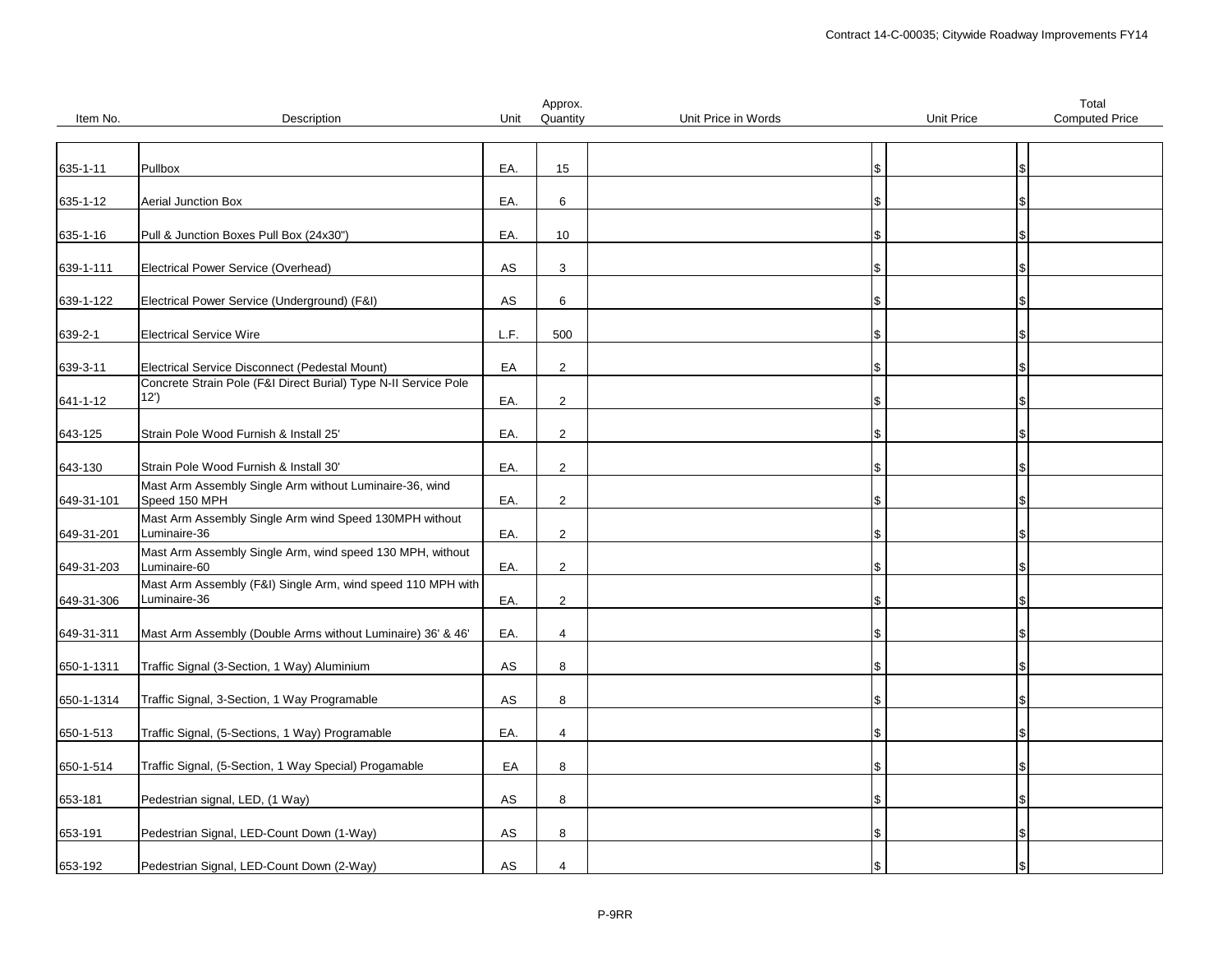|           |                                                               |      | Approx.        |                     |                   | Total                 |
|-----------|---------------------------------------------------------------|------|----------------|---------------------|-------------------|-----------------------|
| Item No.  | Description                                                   | Unit | Quantity       | Unit Price in Words | <b>Unit Price</b> | <b>Computed Price</b> |
|           |                                                               |      |                |                     |                   |                       |
|           |                                                               |      |                |                     |                   |                       |
| 659-101   | Signal Head Rerofit Auxiliary (F &I) (Black Plate, 3 section) | EA   | $\overline{4}$ | \$                  |                   |                       |
|           |                                                               |      |                |                     |                   |                       |
| 659-106   | Signal Head Auxiliary (12" LED Module Std.)                   | EA.  | 40             | l\$                 |                   |                       |
|           |                                                               |      |                |                     |                   |                       |
| 659-107   | Signal Head Auxiliaries (8" LED Module energy Signal)         | EA.  | 8              | \$                  |                   |                       |
|           |                                                               |      |                |                     |                   |                       |
| 660-1-103 | Loop Detector (Type 3)                                        | EA.  | 8              | \$                  |                   |                       |
|           |                                                               |      |                |                     |                   |                       |
| 660-1-104 | Inductive Detector (Type 4) 2- Cnannel.                       | EA.  | $\overline{4}$ | \$                  |                   |                       |
|           |                                                               |      |                |                     |                   |                       |
| 660-109   | Loop Assembly Type '9'                                        | EA.  | $\overline{4}$ | l\$                 |                   |                       |
|           |                                                               |      |                |                     |                   |                       |
| 660-2-102 | Loop Assembly Type B                                          | AS   | 10             | \$                  |                   |                       |
|           |                                                               |      |                |                     |                   |                       |
| 660-311   | Vehicle Detector Assembly. Microwave Cabinate euipment        | EA.  | $\overline{4}$ | \$                  |                   |                       |
|           |                                                               |      |                |                     |                   |                       |
| 665-1-11  | Pedestrian Detector (F&I) STD.                                | EA.  | 8              | \$.                 |                   |                       |
|           |                                                               |      |                |                     |                   |                       |
| 670-5-111 | TrafficController Assembly (NEMA)                             | AS   | $\overline{2}$ | \$                  |                   |                       |
|           |                                                               |      |                |                     |                   |                       |
| 670-5-112 | Traffic Controller Assembly (F&I) NEMA Two Preemptions Plans  | AS   | $\overline{2}$ | $\mathbf{\$}$       |                   |                       |
|           |                                                               |      |                |                     |                   |                       |
| 685-120   | Telemetry Transceiver (F. & I.)                               | EA.  | $\overline{2}$ | \$                  |                   |                       |
|           |                                                               |      |                |                     |                   |                       |
| 685-143   | System Auxiliaries, Vedio Monitor                             | EA   | 8              | \$                  |                   |                       |
|           |                                                               | EA.  | 12             |                     |                   |                       |
| 690-10    | Remove Traffic Signal Assembly                                |      |                | S                   |                   |                       |
|           | Signal Pedestrian Assembly, Removal                           | EA.  | $\overline{4}$ | \$                  |                   |                       |
| 690-20    |                                                               |      |                |                     |                   |                       |
| 690-32-1  | Remove poles (Shallow Direct Burial)                          | EA.  | $\overline{4}$ | l\$                 |                   |                       |
|           |                                                               |      |                |                     |                   |                       |
| 690-32-2  | Remove Poles (Shallow Bolt on Attachment)                     | EA.  | $\overline{4}$ | \$.                 |                   |                       |
|           |                                                               |      |                |                     |                   |                       |
| 690-34-1  | Complete Pole Removal Deep                                    | EA.  | 2              | \$                  |                   |                       |
|           |                                                               |      |                |                     |                   |                       |
| 690-50    | Remove Controller Assembly                                    | EA.  | $\overline{2}$ |                     |                   |                       |
|           |                                                               |      |                | 1\$                 |                   |                       |
| 690-70    | Remove Detector Pedestrian Assembly                           | EA.  | 8              | \$                  |                   |                       |
|           |                                                               |      |                |                     |                   |                       |
| 690-80    | Remove Span Wire Assembly                                     | EA.  | $\overline{4}$ | Ι\$                 |                   |                       |
|           |                                                               |      |                |                     |                   |                       |
| 690-90    | Remove Cabling and Conduit                                    | PI.  | $\overline{4}$ | \$                  |                   |                       |
|           |                                                               |      |                |                     |                   |                       |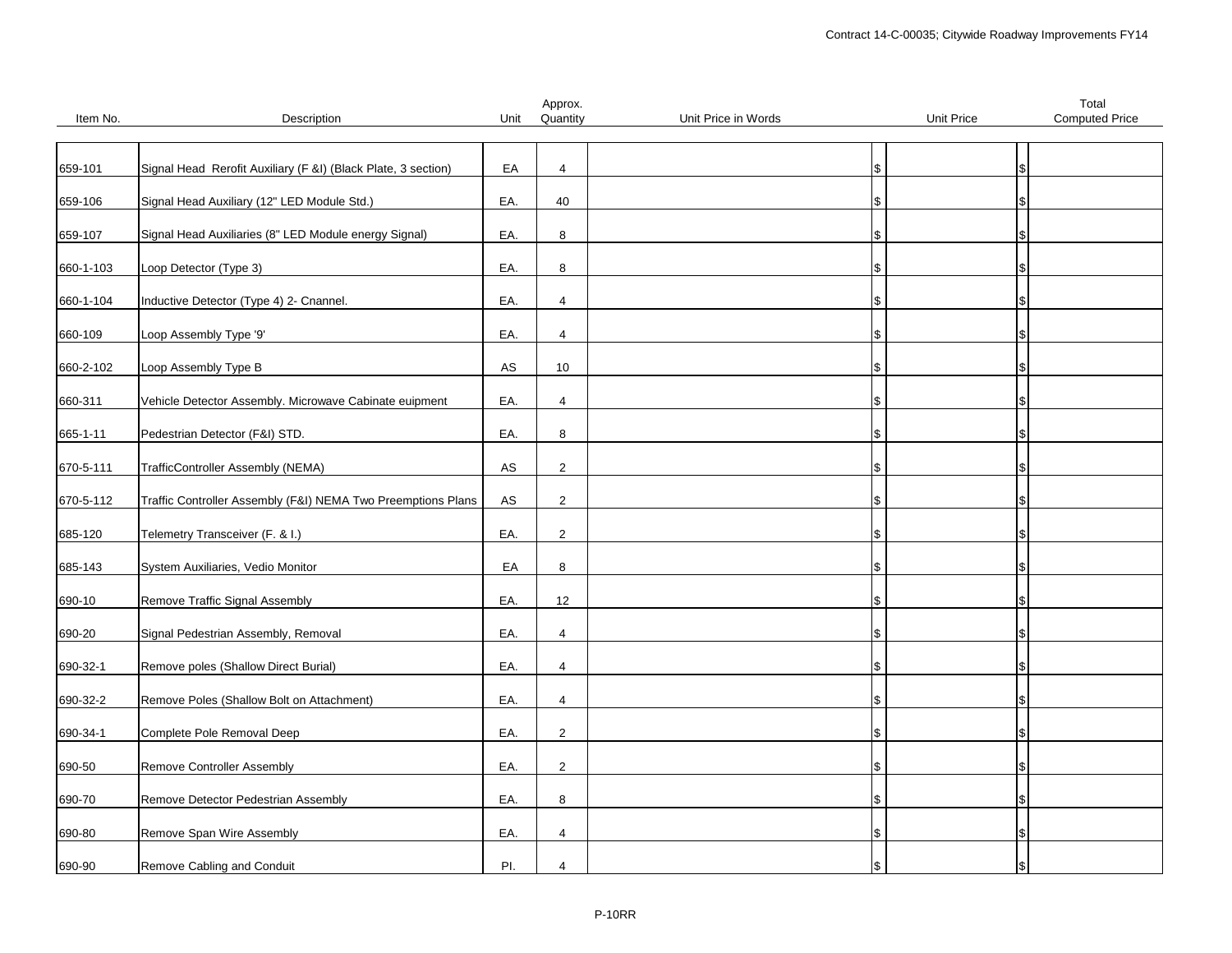|                  |                                                    |           | Approx.        |                     |            | Total                 |
|------------------|----------------------------------------------------|-----------|----------------|---------------------|------------|-----------------------|
| Item No.         | Description                                        | Unit      | Quantity       | Unit Price in Words | Unit Price | <b>Computed Price</b> |
|                  |                                                    |           |                |                     |            |                       |
|                  |                                                    |           |                |                     |            |                       |
| 690-91           | Remove Existing Interconnect Cable                 | L.F.      | 1,000          | \$                  |            |                       |
|                  |                                                    |           |                |                     |            |                       |
| 690-100          | Remove Miscellaneous Signal Equipment              | PI.       | 3              | l\$                 |            |                       |
|                  |                                                    |           |                |                     |            |                       |
| 699-1-11         | Internally Illuminated Sign (F&I)                  | EA.       | 10             | \$                  |            |                       |
|                  |                                                    |           |                |                     |            |                       |
|                  | SIGNING & PAVEMENT MARKING                         |           |                | S                   |            |                       |
|                  |                                                    |           |                |                     |            |                       |
| 700-1-40         | Install Single Post Sign                           | AS        | 20             | \$                  |            |                       |
|                  | Relocate Existing Single Post Sign                 | AS        | 20             |                     |            |                       |
| 700-1-50         |                                                    |           |                | ۱\$                 |            |                       |
| 700-1-60         | Remove Existing Single Post Sign                   | <b>AS</b> | 30             | \$.                 |            |                       |
|                  |                                                    |           |                |                     |            |                       |
| 700-5-21         | Illuminated Interally Name Sign (F& I) up to 12 SF | EA.       | 15             | \$                  |            |                       |
|                  |                                                    |           |                |                     |            |                       |
| 700-12-11        | Sign Flashing Beacon                               | AS        | $\overline{2}$ | S                   |            |                       |
|                  |                                                    |           |                |                     |            |                       |
| 705-11-1         | Delineator Flexible Tublar                         | EA.       | 500            | \$                  |            |                       |
|                  |                                                    |           |                |                     |            |                       |
| 705-11-2         | Delineator nonFlexible                             | EA        | 200            | \$                  |            |                       |
|                  |                                                    |           |                |                     |            |                       |
| 706-3            | Retro-Reflective Pavement Markers                  | EA.       | 500            | \$                  |            |                       |
|                  |                                                    |           |                |                     |            |                       |
| 710-17           | Remove Existing Marking Paintd Pavement marking    | S.F.      | 250            | l\$                 |            |                       |
|                  |                                                    |           |                |                     |            |                       |
| 710-11-121       | <b>Painted Pavement Markings</b>                   | L.F.      | 500            | \$                  |            |                       |
|                  |                                                    |           |                |                     |            |                       |
| 711-11-16        | Pavement Messages, Thermoplastic                   | EA.       | 10             | \$                  |            |                       |
|                  |                                                    |           |                |                     |            |                       |
| 711-11-17        | Directional Arrows (Thermoplastic)                 | EA.       | 10             | l\$                 |            |                       |
|                  |                                                    |           |                |                     |            |                       |
| 711-11-231       | Skip Traffic Stripe 6" Yellow (Thermoplastic)      | L.F.      | 1,000          | S                   |            |                       |
|                  |                                                    |           |                |                     |            |                       |
| $711 - 11 - 111$ | Solid Traffic Stripe 6" White (Thermoplastic)      | L.F.      | 2,000          | l\$                 |            |                       |
|                  |                                                    |           |                |                     |            |                       |
| 711-11-122       | Solid Traffic Stripe 8" White (Thermoplastic)      | L.F.      | 1,000          | \$                  |            |                       |
|                  |                                                    |           |                |                     |            |                       |
| 711-11-123       | Solid Traffic Stripe 12" White (Thermoplastic)     | L.F.      | 1,000          | \$                  |            |                       |
|                  |                                                    |           |                |                     |            |                       |
| 711-11-124       | Solid Traffic Stripe 18" White (Thermoplastic)     | L.F.      | 200            | \$                  |            |                       |
|                  |                                                    |           |                |                     |            |                       |
| 711-11-125       | Solid Traffic Stripe 24" White (Thermoplastic)     | L.F.      | 300            | \$                  |            |                       |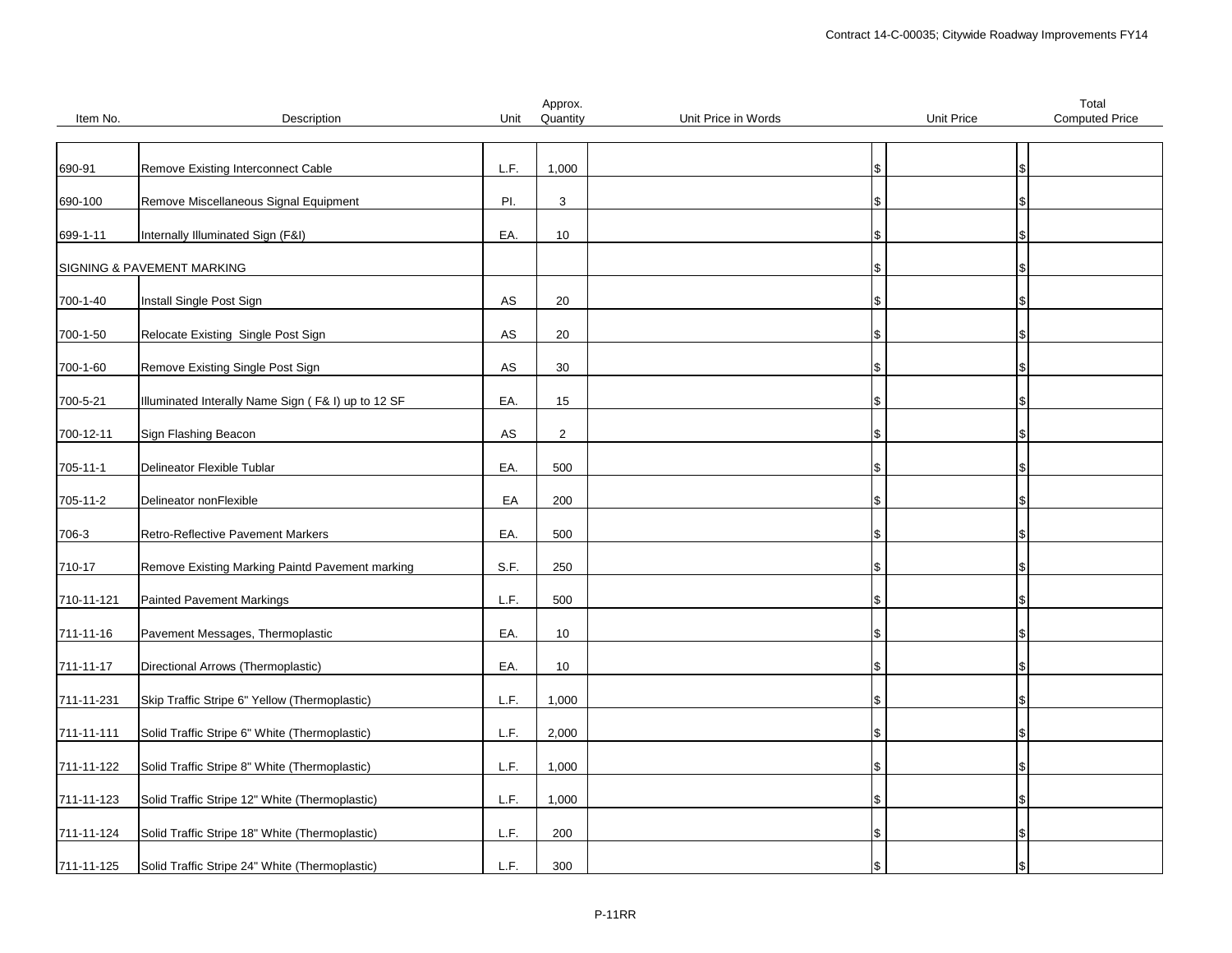|                |                                                     |           | Approx.     |                     |            | Total                 |
|----------------|-----------------------------------------------------|-----------|-------------|---------------------|------------|-----------------------|
| Item No.       | Description                                         | Unit      | Quantity    | Unit Price in Words | Unit Price | <b>Computed Price</b> |
|                |                                                     |           |             |                     |            |                       |
|                |                                                     |           |             |                     |            |                       |
| 711-11-211     | Solid Traffic Stripe 6" Yellow (Thermoplastic)      | L.F.      | 2,500       |                     | ι\$        |                       |
|                |                                                     |           |             |                     |            |                       |
| 711-11-224     | Solid Traffic Stripe 18" Yellow (Thermoplastic)     | L.F.      | 400         |                     |            |                       |
|                |                                                     |           |             |                     |            |                       |
| 711-11-421     | Thermoplastic Std. Blue Solid 6"                    | L.F.      | 100         |                     |            |                       |
|                |                                                     |           |             |                     |            |                       |
| 711-11-460     | Thermoplastic Std. Blue Message Sign                | EA.       | 3           |                     |            |                       |
|                |                                                     |           |             |                     |            |                       |
| 711-17         | Thermoplastic Removal                               | S.F.      | 1,000       |                     |            |                       |
|                |                                                     |           |             |                     |            |                       |
| $715 - 1 - 11$ | Conductor (F&I) (Insulated) (No.10)                 | L.F.      | 200         |                     |            |                       |
|                |                                                     |           |             |                     |            |                       |
| 715-1-12       | Conductor (F&I) (Insulated) (No.8 to No. 6))        | L.F.      | 1,000       |                     |            |                       |
|                |                                                     |           |             |                     |            |                       |
| 715-14-12      | Pull Box (F&I) (Sidewalk)                           | EA.       | 6           |                     | Ж,         |                       |
|                |                                                     |           |             |                     |            |                       |
| 715-19-1       | Surge Protector (Pole Base) (F&I)                   | EA.       | 4           |                     |            |                       |
|                |                                                     |           |             |                     |            |                       |
| SP-2.14        | Videography (DVD)                                   | L.S./EA.  | 10          |                     |            |                       |
|                |                                                     |           |             |                     |            |                       |
| SP-7.02        | Relocation/Const. Sanitary Sewer House Lateral      | EA.       | $\,$ 5 $\,$ |                     | \$.        |                       |
|                |                                                     |           |             |                     |            |                       |
| SP-9.05        | <b>Asphalt Leveling Course</b>                      | <b>TN</b> | 10          |                     |            |                       |
|                |                                                     |           |             |                     |            |                       |
|                | Pedestrian Ramp                                     | EA.       | 8           |                     |            |                       |
| SP-9.09        |                                                     |           |             |                     |            |                       |
|                | Removal of Brick Pavement                           | S.Y.      | 100         |                     |            |                       |
| SP-9.13        |                                                     |           |             |                     |            |                       |
|                |                                                     |           |             |                     |            |                       |
| SP-9.14-1      | Brick Pavement (Install Only)                       | S.Y.      | 500         |                     |            |                       |
|                |                                                     |           |             |                     |            |                       |
| SP-9.14-2      | Brick Pavement (Remove & Reinstall)                 | S.Y.      | 500         |                     |            |                       |
|                |                                                     |           |             |                     |            |                       |
| SP-10.02.1     | Tree Removal 5 to 12"                               | EA.       | 10          |                     |            |                       |
|                |                                                     |           |             |                     |            |                       |
| SP-10.02.2     | Tree Removal >12 to 18"                             | EA.       | 10          |                     |            |                       |
|                |                                                     |           |             |                     |            |                       |
| SP-10.04       | Root Pruning                                        | L.F.      | 1,000       |                     |            |                       |
|                |                                                     |           |             |                     |            |                       |
| SP-10.07       | Tree Barricade                                      | L.F.      | 200         |                     |            |                       |
|                |                                                     |           |             |                     |            |                       |
| SP-11.05       | Water for Dust Control                              | ,000 Gal  | 500         |                     |            |                       |
|                |                                                     |           |             |                     |            |                       |
| SP-11.07       | Removal & Relocate Existing 6' Ht. Chain Link Fence | L.F.      | 200         |                     |            |                       |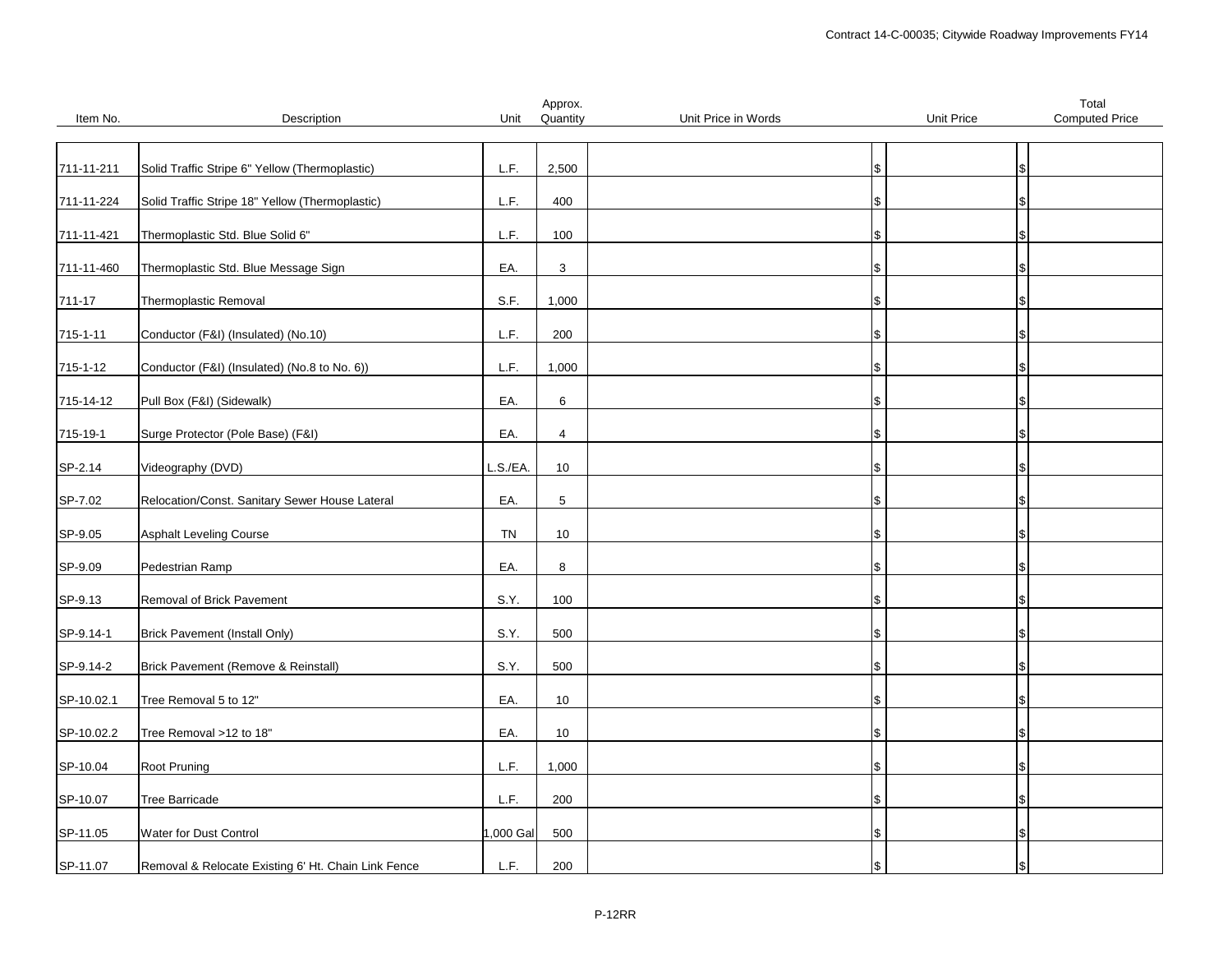| Item No.  | Description                               | Unit | Approx.<br>Quantity | Unit Price in Words                             |            | Unit Price          | Total<br><b>Computed Price</b> |
|-----------|-------------------------------------------|------|---------------------|-------------------------------------------------|------------|---------------------|--------------------------------|
|           |                                           |      |                     |                                                 |            |                     |                                |
|           |                                           |      |                     |                                                 |            |                     |                                |
|           |                                           |      |                     |                                                 |            | Sub Total \$        |                                |
|           |                                           |      |                     |                                                 |            |                     |                                |
| $101 - 1$ | Mobilization (10% of Sub Total)           | L.S. |                     |                                                 | \$         |                     |                                |
| $102 - 1$ | Maintenance of Traffic (10% of Sub Total) | L.S. |                     |                                                 | <b>S</b>   |                     |                                |
| SP-11.16  | Contingency Allowance                     | L.S. |                     | Two Hundred Fifty Thousand Dollars and No Cents | $\sqrt{3}$ | 250,000 \$          | 250,000                        |
|           |                                           |      |                     |                                                 |            | Total <sup>\$</sup> |                                |
|           |                                           |      |                     |                                                 |            |                     |                                |
|           |                                           |      |                     |                                                 |            | Grand Total \$      |                                |